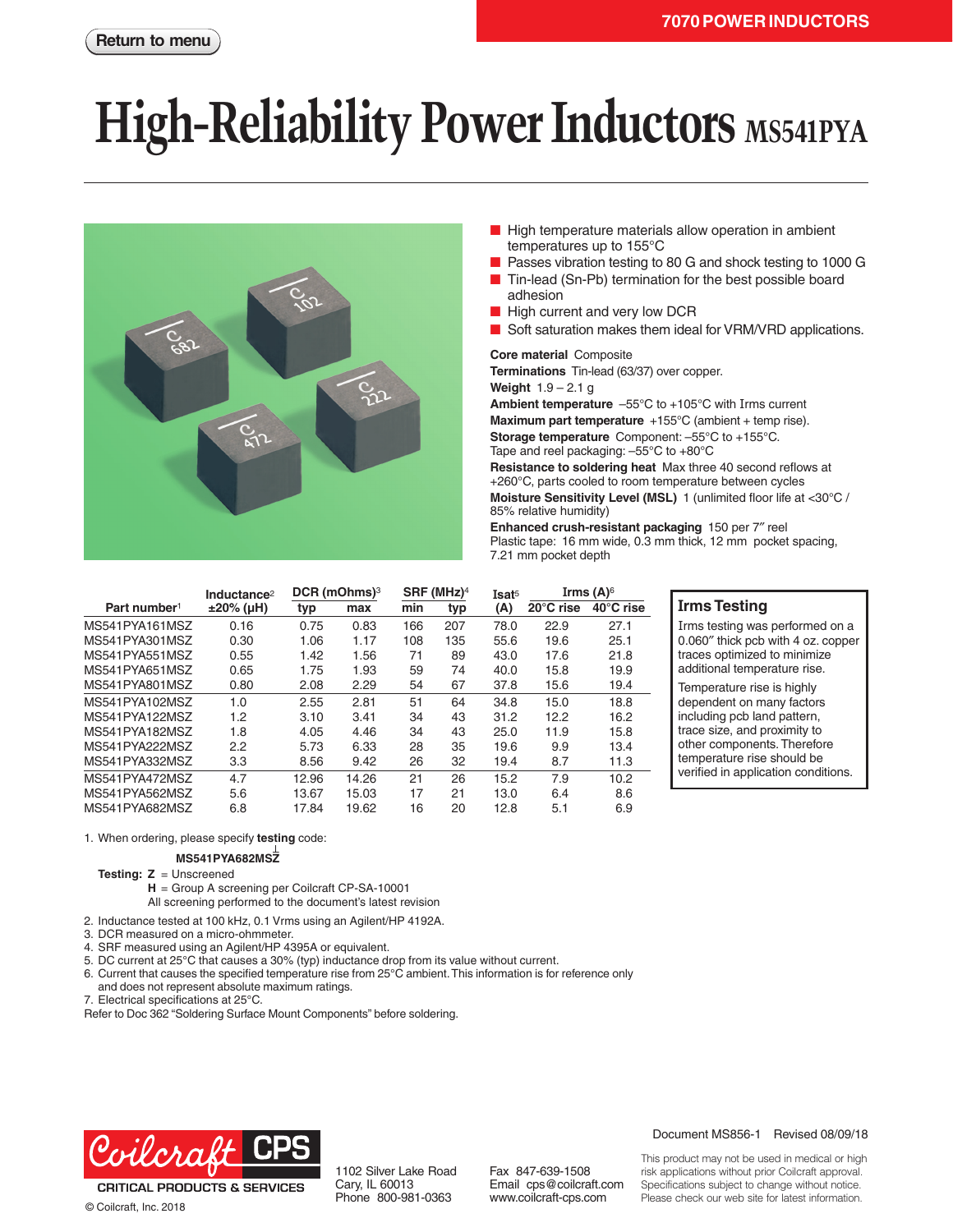### **MS541PYA Series (7070)**

**L vs Current**





© Coilcraft, Inc. 2018

1102 Silver Lake Road Cary, IL 60013 Phone 800-981-0363

Fax 847-639-1508 Email cps@coilcraft.com www.coilcraft-cps.com

Document MS856-2 Revised 08/09/18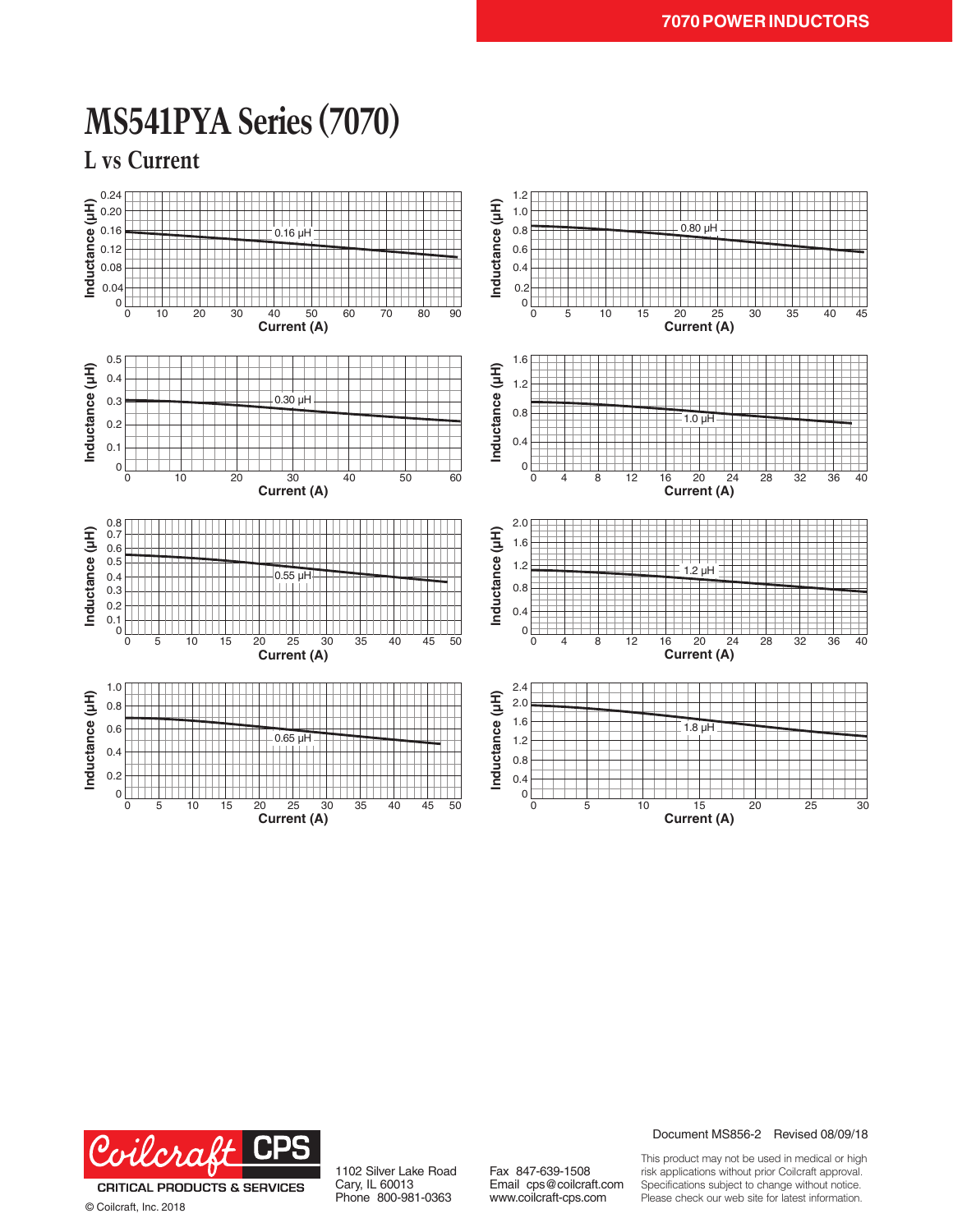## **MS541PYA Series (7070)**

**L vs Current**





© Coilcraft, Inc. 2018

1102 Silver Lake Road Cary, IL 60013 Phone 800-981-0363

Fax 847-639-1508 Email cps@coilcraft.com www.coilcraft-cps.com

Document MS856-3 Revised 08/09/18